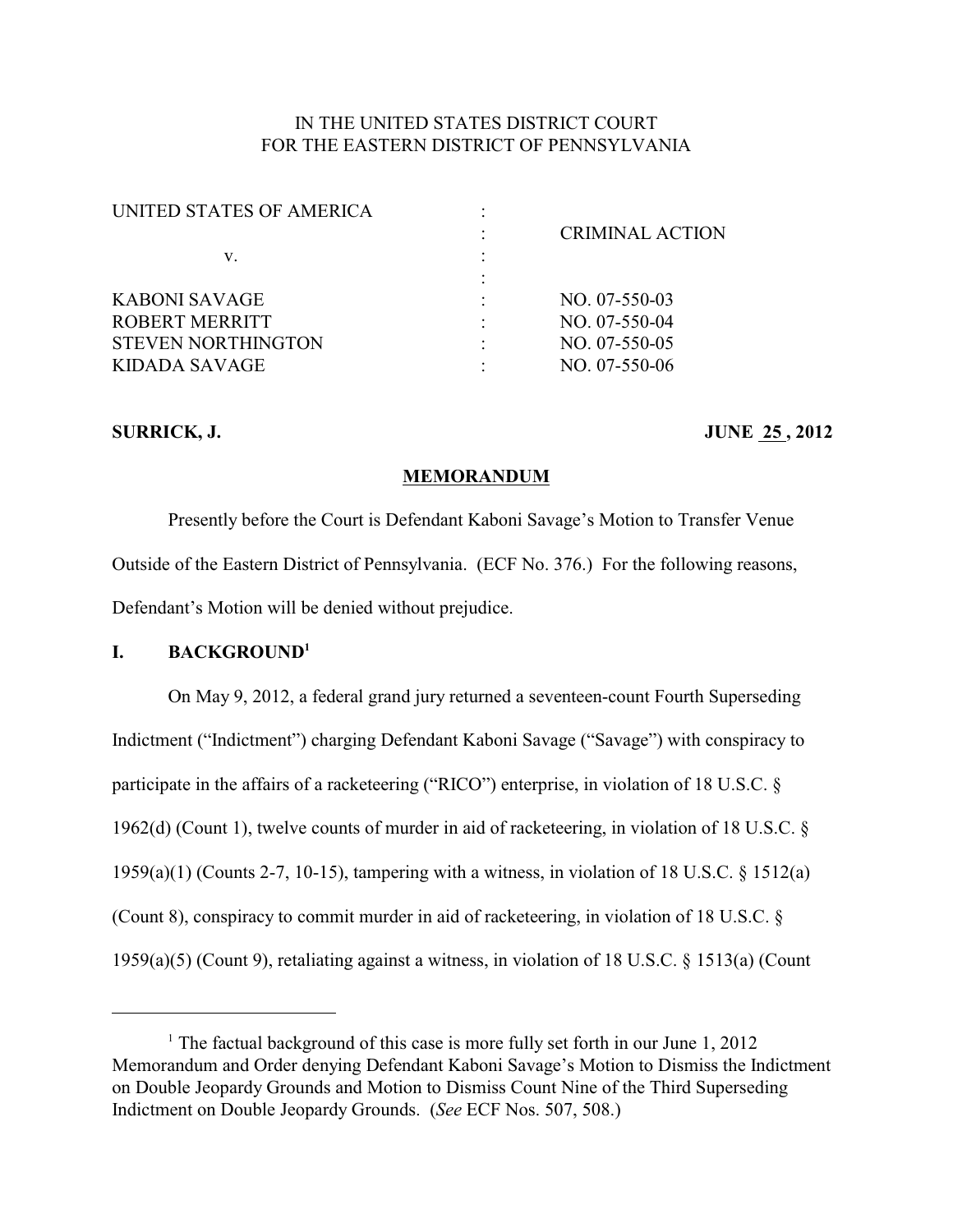16), and using fire to commit a felony, in violation of 18 U.S.C. § 844(h)(1) (Count 17). (Fourth Superseding Indictment ("Indictment"), ECF No.  $480.$ )<sup>2</sup> Savage was charged, along with three co-defendants, Steven Northington, Robert Merritt, and Kidada Savage, his sister ("Kidada"). Defendant Lamont Lewis was also charged in the First Superseding Indictment. The charges against Lewis were disposed of by guilty plea on April 21, 2011. On March 14, 2011, the Government filed a notice of intent to seek the death penalty against Savage, Merritt and Northington. (ECF Nos. 196, 197, 198.) The Government does not seek the death penalty against Kidada.

On October 9, 2004, six people, including four children, died as a result of arson at a home located at 3256 North Sixth Street, Philadelphia, Pennsylvania. (Def.'s Mot. 1, ECF No. 376.) The Indictment alleges that Savage and Kidada solicited and ordered Lewis and Merritt to set fire to the home of Eugene Coleman, a former associate of Savage. (Indictment 21-23.) Savage believed that Coleman was cooperating with the Government and planned to testify against Savage in his 2005 federal drug conspiracy trial.<sup>3</sup> The firebombing took the lives of Coleman's mother, infant son, three other relatives and a family friend. The Government intends to show at trial that the firebombing was ordered by Savage in order to intimidate Coleman and prevent him from testifying against him at the 2005 drug conspiracy trial.

 $2$  The First Superseding Indictment was filed on April 8, 2009. (ECF No. 51.) The Second Superseding Indictment was filed on June 22, 2011. (ECF No. 229.) The Third Superseding Indictment was filed on September 7, 2011. (ECF No. 284.)

<sup>&</sup>lt;sup>3</sup> Savage, Northington and four other co-defendants not charged in the instant Indictment were prosecuted in the 2005 drug conspiracy case before the Honorable Mary A. McLaughlin. After a seven-week trial, Savage was found guilty of conspiracy to manufacture and distribute cocaine, money laundering, firearms possession, witness retaliation and other crimes. Coleman testified at that trial. Savage received a sentence of thirty years in prison on these convictions.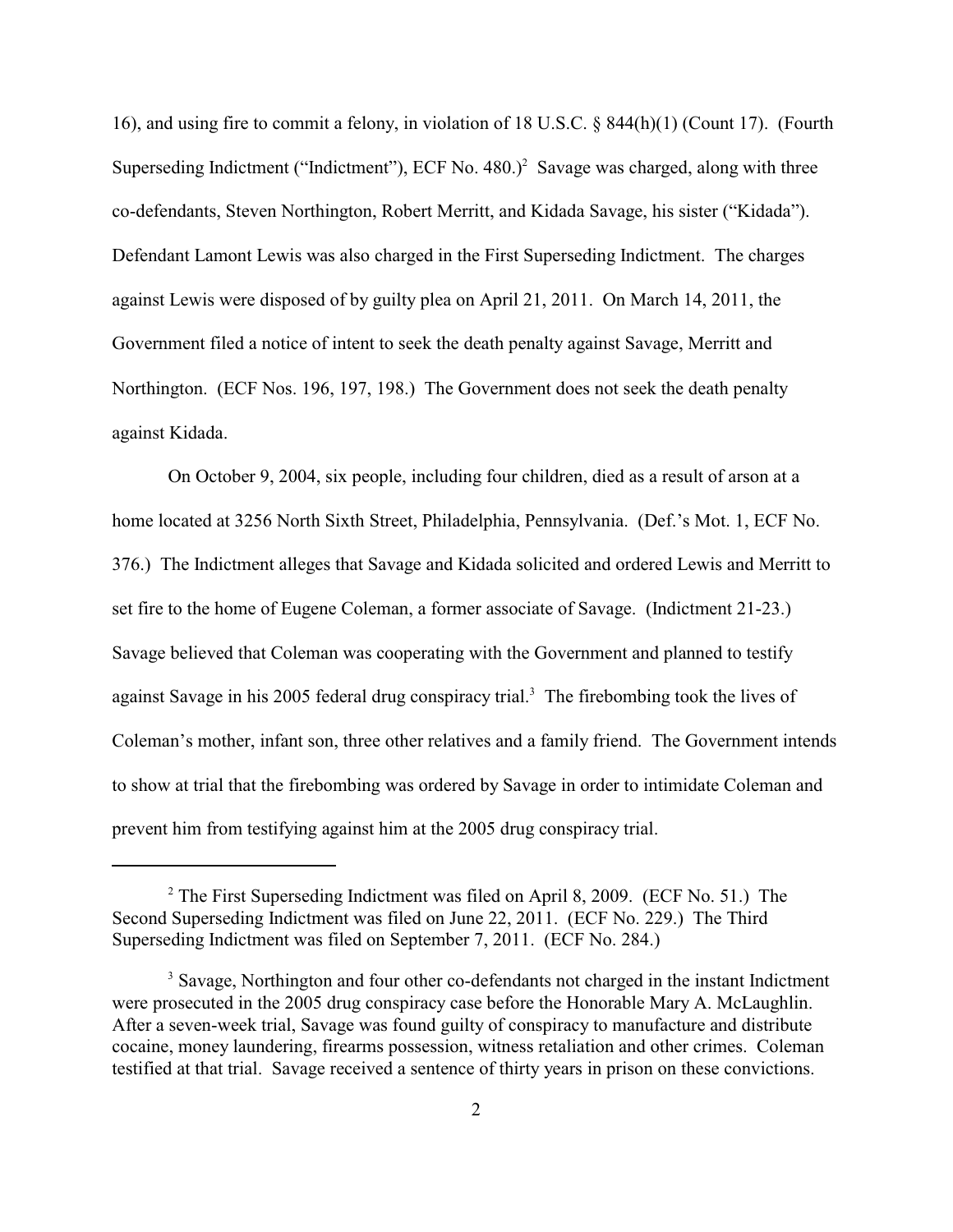By Order dated June 29, 2011, the deadline to file pretrial motions in this case was set for February 21, 2012. (ECF No. 239.) Approximately sixty-two pretrial motions were filed by the parties. On February 21, 2012, Savage filed a Motion to Transfer Venue Outside of the Eastern District of Pennsylvania. (Def.'s Mot.) The Government filed a Response in opposition to the Motion on April 11, 2012. (Gov't's Resp., ECF No. 460.) A hearing was held on the pretrial motions on June 11 and 12, 2012. At that hearing, the parties advised the Court that they did not wish to present evidence or oral argument on this Motion, and the Motion was submitted on the pleadings. Trial of Defendants is scheduled for September 10, 2012.

## **II. DISCUSSION**

Savage requests that the Court transfer venue of this case to another district. He argues that "extensive media coverage" surrounding the case has permeated the juror pool in this District such that "it will be impossible to seat an impartial jury." (Def.'s Mot. 1.) In support of his Motion, Savage submits 129 news articles covering a seven-year time period. (*Id.* at Ex. A.) The articles were published on dates ranging from April 14, 2004 to June 23, 2011. They were published in local Philadelphia newspapers, and were republished online at [www.philly.com](http://www.philly.com) and [www.lexis.com.](http://www.lexis.com.) (*Id.*) The news articles report on events such as the October 9, 2004 arsonmurders of the Coleman family, the 2005 drug conspiracy case and the instant case. Savage contends that the news reports contain prejudicial statements, such as statements allegedly made by law enforcement officers, by the United States Attorney's Office, and by Savage himself. The statements reportedly made by Savage were intercepted during court-ordered wiretaps at the

3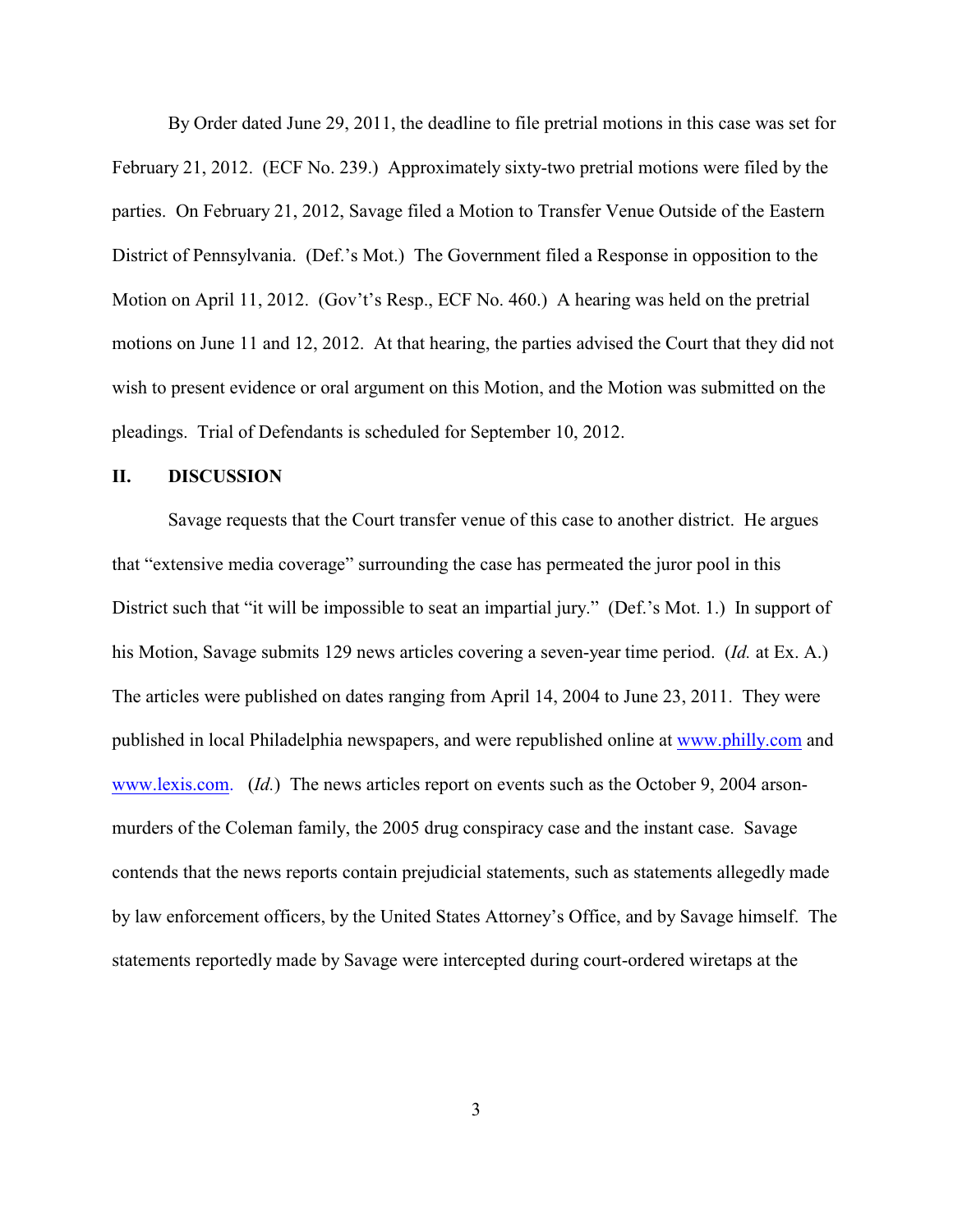Federal Detention Center ("FDC") in Philadelphia.<sup>4</sup> Savage also submits a DVD containing approximately forty-six television news reports covering the October 9, 2004 arson-murders of the Coleman family.<sup>5</sup> Savage argues that the television and newspaper news coverage constitutes "such unprecedented pretrial publicity," and creates "a trial atmosphere utterly corrupted by press coverage." (Def.'s Mot. 7 (quoting *Skilling v. United States*, 130 S. Ct. 2896, 2914 (2010)).)

The Government responds that the publicity this case has received is not so prejudicial as to justify a change of venue. Specifically, the Government argues that it is impossible for the entire pool of eligible jurors to be prejudiced against Savage given the size and characteristics of the Eastern District of Pennsylvania. The Government further argues the media reports are factually based, not unduly inflammatory, and were published long enough ago that it is unlikely that a pool of possible jurors would be tainted by them.

The Sixth Amendment provides that "[i]n all criminal prosecutions, the accused shall enjoy the right to a speedy and public trial, by an impartial jury of the State and district wherein the crime shall have been committed . . . ." U.S. Const. amend. VI. The Supreme Court has stated that due process requires that a defendant be guaranteed the right to "a trial by an impartial jury free from outside influences." *Sheppard v. Maxwell*, 384 U.S. 333, 362 (1966). By

<sup>&</sup>lt;sup>4</sup> The alleged prejudicial statements include: "Deputy Police Commissioner Richard Ross described Savage as 'pure evil' at a news conference last month announcing the Indictment," "[Savage is d]escribed by acting U.S. Attorney Laurie Magid as the leader of 'perhaps the most violent drug gang ever seen in the city of Philadelphia,'" "At his sentencing hearing, Mark Ehlers, the federal prosecutor in the case, said he had never seen a defendant 'as vicious, vindictive and hateful as Kaboni Savage.'" (Def.'s Mot. 6.) The articles also quote Savage as stating "no witness, no crime" and in relation to the Coleman family murders, "[t]hey shoulda, you know . . . took him . . . got him some barbeque sauce and poured it on them." (*Id.*)

 $5$  The DVD was submitted as a supplemental exhibit to the Motion at the June 12, 2012 hearing and was marked as Defendant's Hearing Exhibit 18.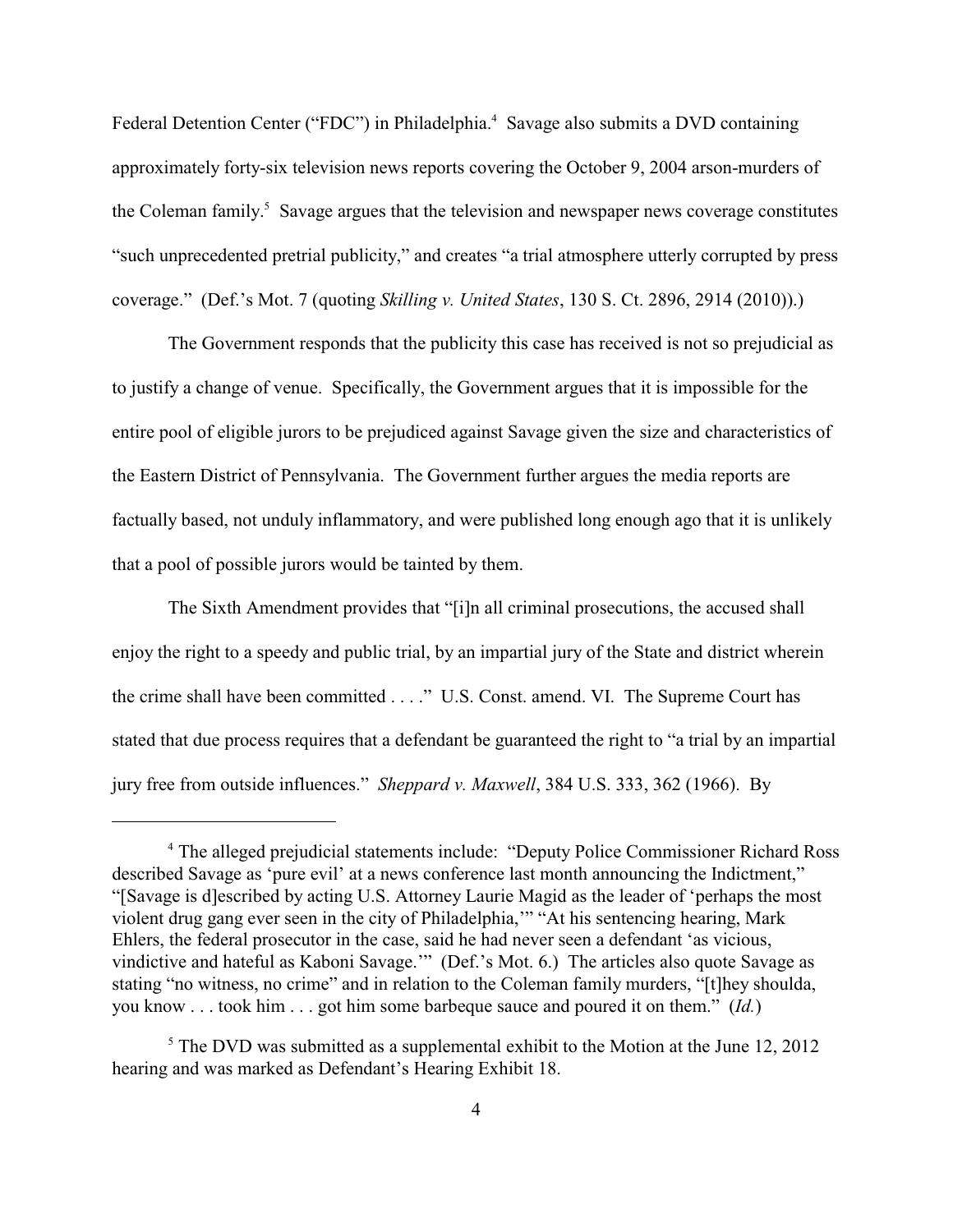constitutional design, criminal trials are held in the district where the offense occurred. *See* U.S. Const. art. III,  $\S 2$ , cl. 3 ("The trial of all crimes ... shall be held in the State where the said crimes shall have been committed."); U.S. Const. amend. VI (stating that criminal trials are to be conducted "by an impartial jury of the State and district where the crime shall have been committed"); *see also* Fed. R. Crim. P. 18 ("Unless a statute or these rules permit otherwise, the government must prosecute an offense in a district where the offense was committed."). This venue rule yields only "if extraordinary local prejudice will prevent a fair trial." *Skilling*, 130 S. Ct. at 2913.

Federal Rule of Criminal Procedure 21(a) governs motions to transfer venue. Rule 21(a) instructs that, "[u]pon the defendant's motion, the court must transfer the proceeding against that defendant to another district if the court is satisfied that so great a prejudice against the defendant exists in the transferring district that the defendant cannot obtain a fair and impartial trial there." Fed. R. Crim. P. 21(a). The decision to grant or deny a motion to change venue is committed to the sound discretion of the district court. *Martin v. Warden, Huntingdon State Corr. Inst.*, 653 F.2d 799, 804 (3d Cir. 1981). Defendants carry a "heavy burden" when moving to transfer venue under Rule 21(a). *United States v. Smith*, No. 05-428, 2006 U.S. Dist. LEXIS 35391, at \*2 (M.D. Pa. Feb. 8, 2006) (citation omitted). Moreover, with change of venue claims based upon pretrial publicity, a distinction is drawn between presumed prejudice and actual prejudice. *Murphy v. Florida*, 421 U.S. 794, 798 (1975); *see also Hetzel v. Lamas*, 630 F. Supp. 2d 563, 570 (E.D. Pa. 2009).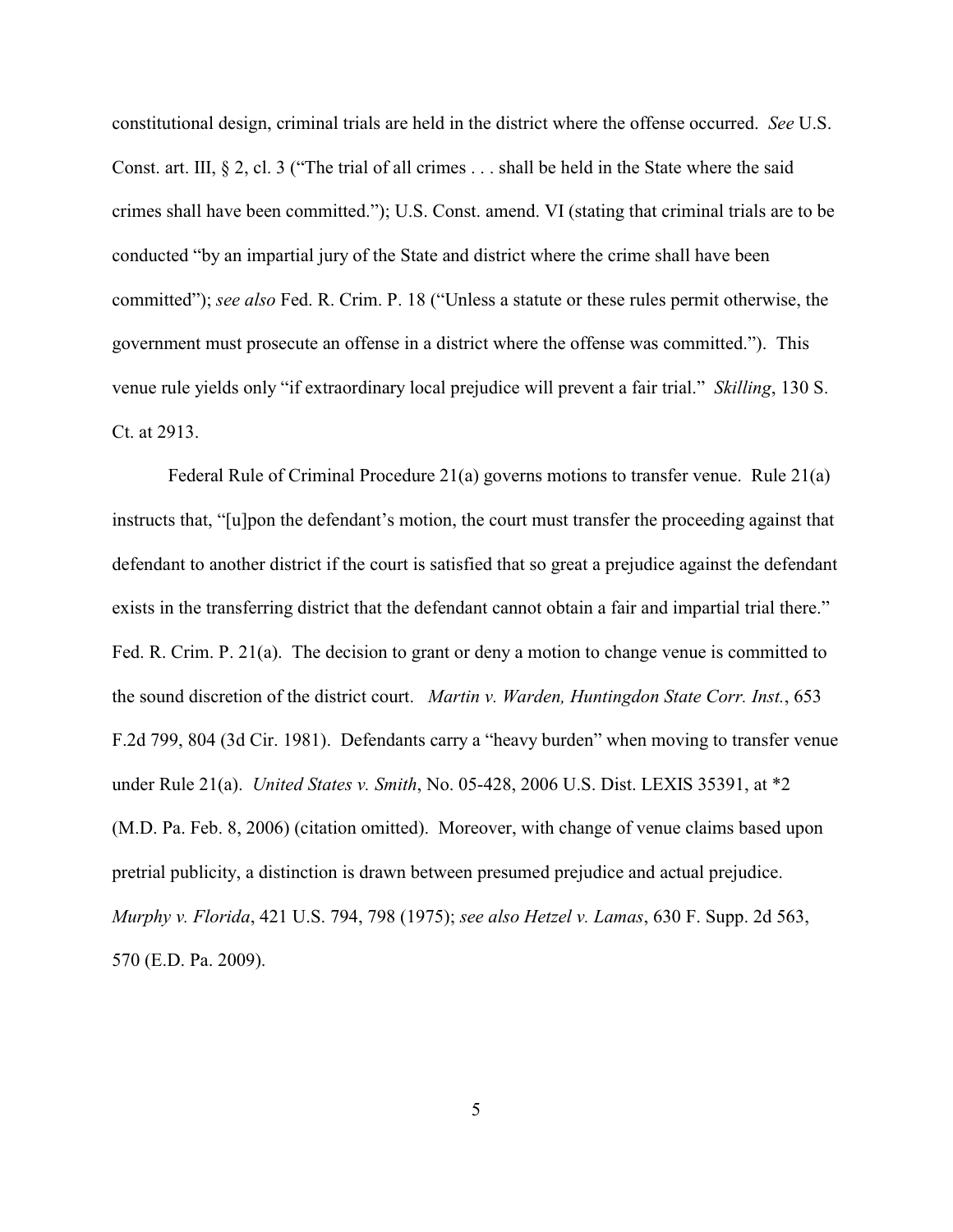#### **A. Presumed Prejudice**

In certain cases, a court may presume prejudice to the defendant. "Presumed prejudice" arises when "media or other community reaction to a crime or a defendant engenders an atmosphere so hostile and pervasive as to preclude a rational trial process." *Rock v. Zimmerman*, 959 F.2d 1237, 1252 (3d Cir. 1992); *see also Foley v. Parker*, 488 F.3d 377, 387 (6th Cir. 2007) ("Presumptive prejudice from pretrial publicity occurs where an inflammatory, circus-like atmosphere pervades both the courthouse and the surrounding community."). A court may transfer venue under these circumstances without examining the attitudes of those that served on the jury. *Rock*, 959 F.2d at 1252*.* Cases where prejudice is presumed, however, are "exceedingly rare." *Id.* at 1253. In order for a court to presume prejudice, "the community and media reaction . . . must have been so hostile and so pervasive as to make it apparent that even the most careful voir dire process would be unable to assure an impartial jury." *Id.*; *Hetzel*, 630 F. Supp. 2d at 570 (same); *see also Rock*, 959 F.2d at 1253 (describing presumed prejudice to be a "showing of an utterly corrupt trial atmosphere").

Savage's presumed prejudice argument rests largely on the sheer number of news articles and television broadcasts that discuss him and the charges alleged against him. However, this is insufficient since "prominence does not necessarily produce prejudice, and jury impartiality . . . does not require ignorance." *Skilling*, 130 S. Ct. at 2914-15. Rather, when determining whether prejudice may be presumed based upon pretrial publicity, courts look to the following factors:

(i) the size and characteristics of the community;

(ii) the general content of the news coverage (including facts such as whether the stories referenced the defendant's confession or other similarly blatantly prejudicial information, whether the news account was factual and objective versus sensational,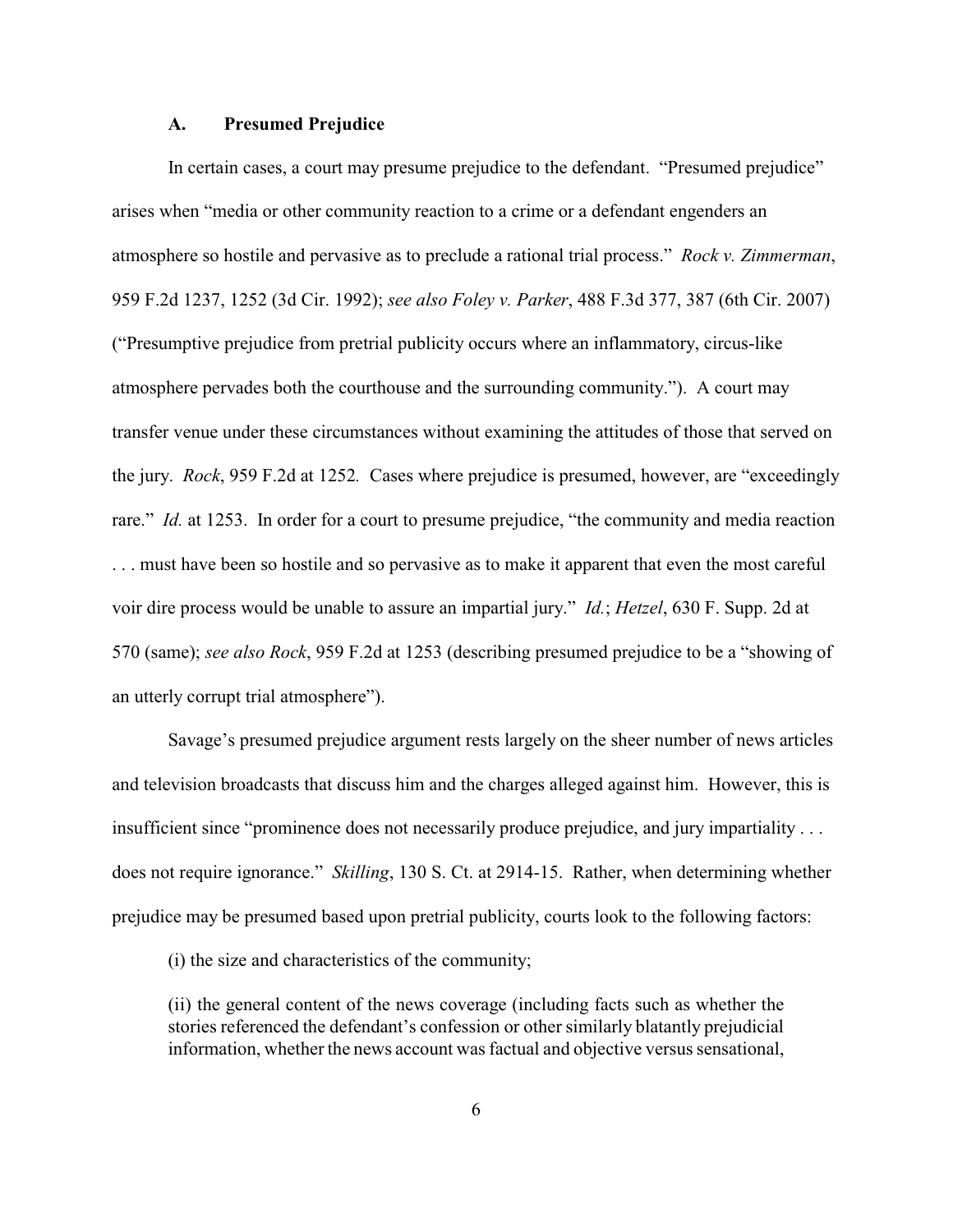inflammatory, or slanted toward the prosecution, and whether the stories focus on the defendant personally as opposed to the crime itself);

(iii) the timing of the media coverage relative to the commencement of the trial; and

(iv) whether there was any media interference with actual courtroom proceedings.

*United States v. Diehl-Armstrong*, 739 F. Supp. 2d 786, 793 (W.D. Pa. 2010) (internal citations omitted).

## *1. Size and Characteristics of the Community*

One factor that we must consider in determining whether prejudice may be presumed is the size and makeup of the pool from which the jury will be drawn. *Skilling*, 130 S. Ct. at 2915; *Diehl-Armstrong*, 739 F. Supp. 2d at 793. In *Skilling*, a former Enron executive was charged with engaging in a scheme to deceive investors about Enron's true financial performance, securities fraud, wire fraud, insider trading and making false representations to auditors. *Skilling*, 130 S. Ct. at 2908. Enron, which ultimately collapsed into bankruptcy, was based in Houston, which was also the venue of the trial. *Id.* at 2907. The defendant in *Skilling* attempted to move venue outside of Houston based on extensive pretrial publicity. The Supreme Court affirmed the denial of this request. The Court determined that the district had 4.5 million eligible jurors and concluded that "given this large, diverse pool of potential jurors, the suggestion that 12 impartial individuals could not be empaneled is hard to sustain." *Id.* at 2915. The Supreme Court's conclusion in *Skilling* is equally applicable to the instant case.

According to the 2010 United States Census, the jury pool from which this Court pulls potential jurors comprises approximately 5.5 million people.<sup>6</sup> The jury pool in this case is even

*See* U.S. Census Bureau 2010, State and County Quick Facts, <sup>6</sup> <http://quickfacts.census.gov/qfd/index.html> (last visited June 21, 2012). This number was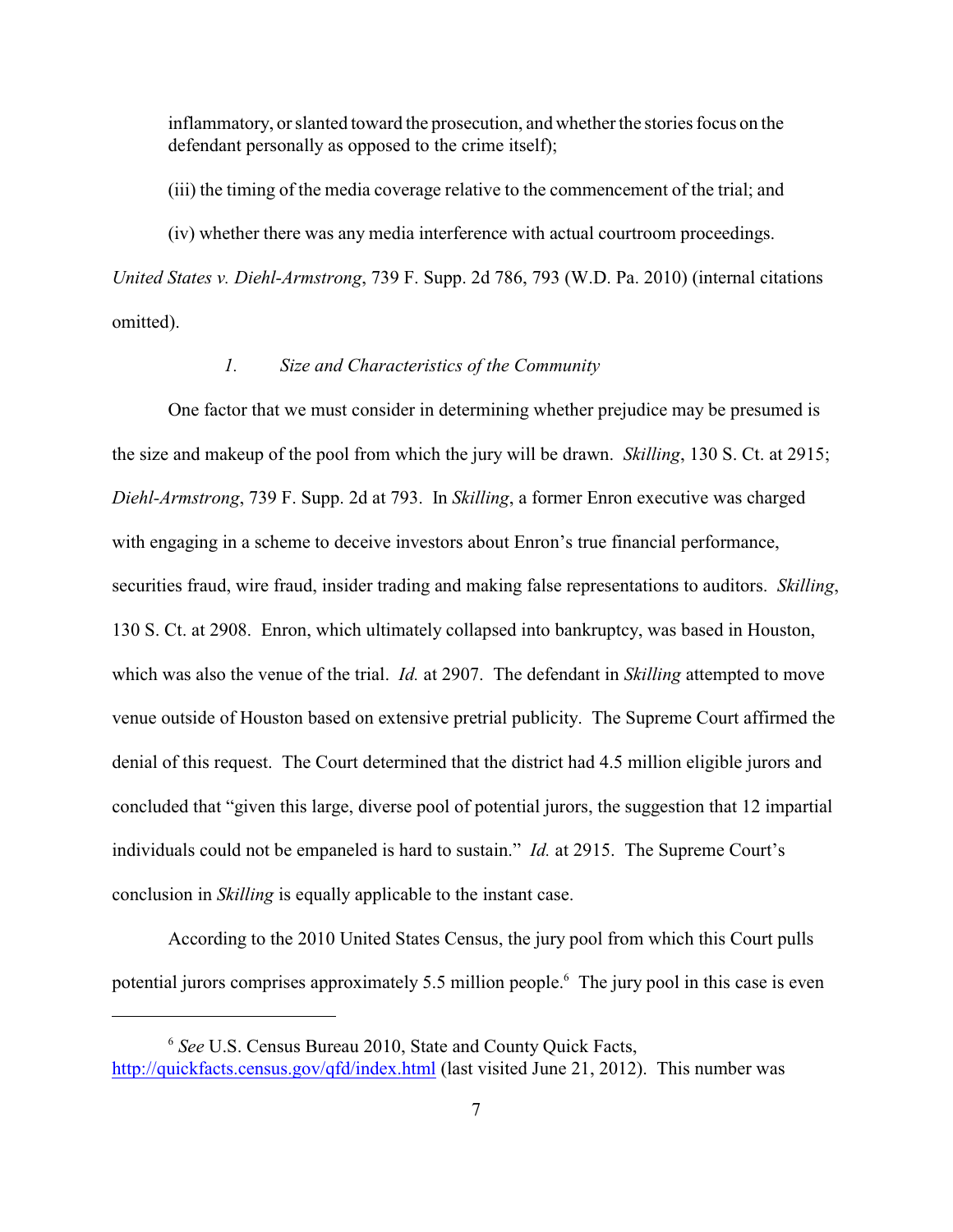larger than the jury pool in the *Skilling* case. Moreover, since potential jurors come from nine counties comprising the Eastern District of Pennsylvania, some urban and some rural, the jury pool is certainly diverse. Savage's assertion at this juncture that it would be impossible to find twelve impartial jurors is without merit. *See Skilling*, 130 S. Ct. at 2915; *compare Mu'Min v. Virginia*, 500 U.S. 415, 429 (1991) (in capital case, determining that no presumption of prejudice was created in light of the size of the "metropolitan Washington [D.C.] statistical area, which has a population of over 3 million"), *with Rideau v. Louisiana*, 373 U.S. 723, 724-25 (1963) (finding presumed prejudice when murder was committed in a rural parish with a total population of 150,000). Accordingly, this factor weighs against a finding that prejudice may be presumed.

## *2. General Content of the News Coverage*

Another factor we must consider is the general content of the pretrial news coverage. For this factor, we must consider whether the news reports contained a "confession or other blatantly prejudicial information of the type readers or viewers could not reasonably be expected to shut from sight." *Skilling*, 130 S. Ct. at 2916. The Third Circuit has stated that "[p]retrial publicity exposure will not automatically taint a juror." *Martin*, 653 F.2d at 804. In evaluating this factor, courts must keep in mind that "in the era of modern communications, it is nearly impossible to find a juror who has not been exposed to some measure of information regarding a highly publicized case." *Knapp v. Leonardo*, 46 F.3d 170, 176 (2d Cir. 1995); *see also Martin*, 653

calculated by taking the sum of the populations for each of the nine counties that comprise the Eastern District of Pennsylvania: Berks, Bucks, Chester, Delaware, Lancaster, Lehigh, Montgomery, Northampton and Philadelphia. *See id.*; *see also* 28 U.S.C. § 118(a) ("The Eastern District comprises the counties of Berks, Bucks, Chester, Delaware, Lancaster, Lehigh, Montgomery, Northampton, and Philadelphia.").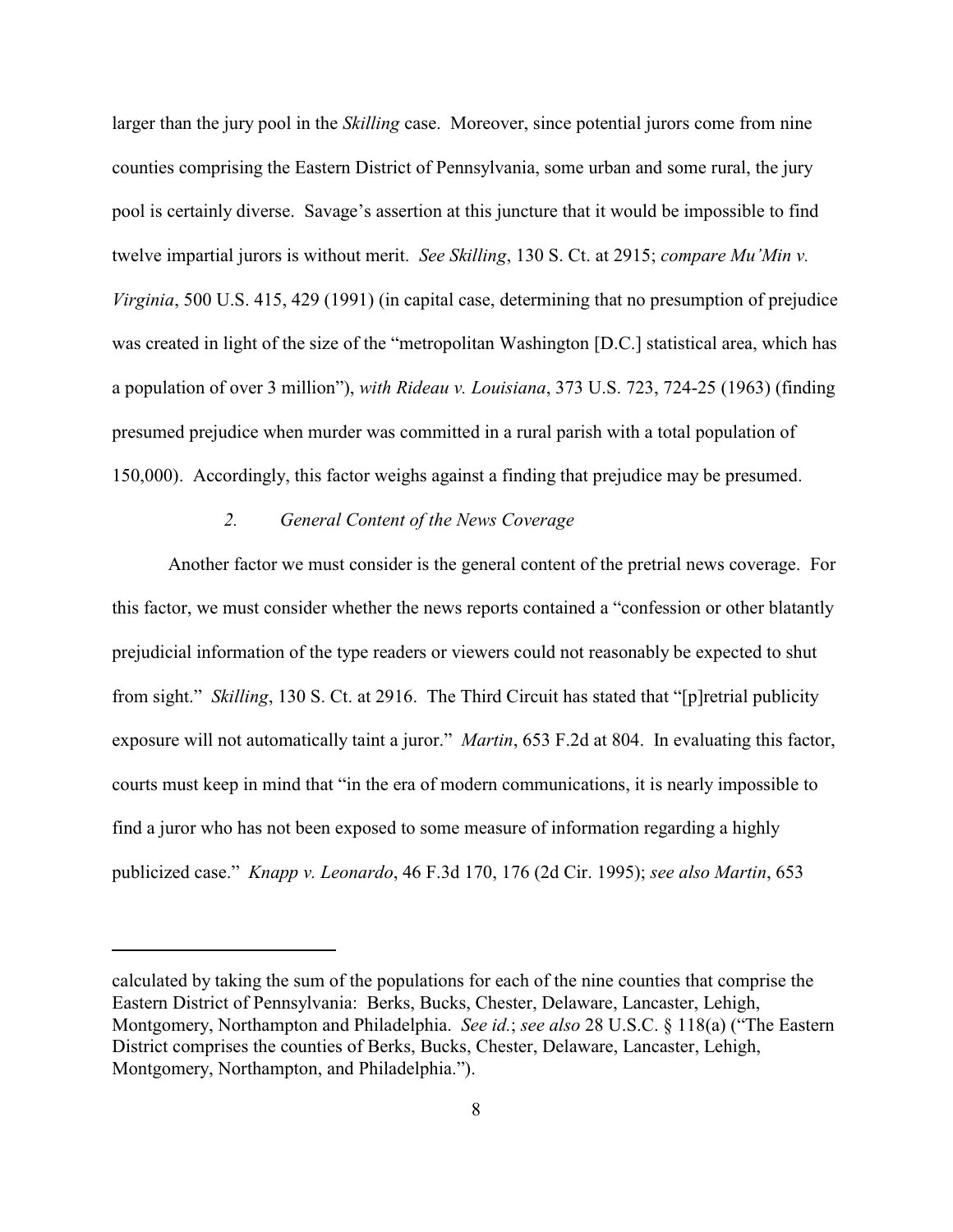F.2d at 806 ("The Constitution does not guarantee trial by jurors totally oblivious to events unfolding from day to day in the community in which they live.").

We have reviewed the 129 news articles and the forty-six television reports submitted by Savage. Among other things, Savage was coined a "drug kingpin," "pure evil," and "vicious, vindictive and hateful." (Def.'s Mot. 6 & Ex. A.) The news stories included quotes of intercepted statements made by Savage himself, such as "no witness no crime," "[w]ithout the witnesses, you don't have no case," "[t]hem rats . . . they got to pay," "[t]hat's all I think about . . . they kids, they moms," "[m]y war is with the rats . . . I'm a hunt every last one bitch that I can, and kill 'em," "[t]hat's all I dream about. . . . I wanna erase his whole family tree," "I dream of killing [witnesses'] kids . . . cutting their heads off," and "I ain't got no regrets for nothing I did." (Def.'s Mot. Ex. A.) One article reports that, after the Coleman murders, "Savage was heard on a secretly recorded prison tape joking about the murders and belittling the victims." (*Id.*)

Although these news stories do not reflect well on Savage, they do not contain confessions or other information that is so blatantly prejudicial that a change in venue is justified. The statements made by Savage are no doubt disturbing and exhibit Savage's anger and hostility, but they are not confessions to the crimes alleged. Moreover, most of the news stories are predominantly factual in nature in that they report about the Coleman murders, updates in the 2005 drug conspiracy case or the instant case. The forty-six television news stories all cover the October 9, 2004 arson at Coleman's home. All of the television reports were aired within one week of the October 9th arson. The stories include information about the six victims and report that law enforcement had ruled it a homicide. At least a few of the stories mention Savage as a possible suspect. The newspaper articles also discuss the Coleman murders. In addition, they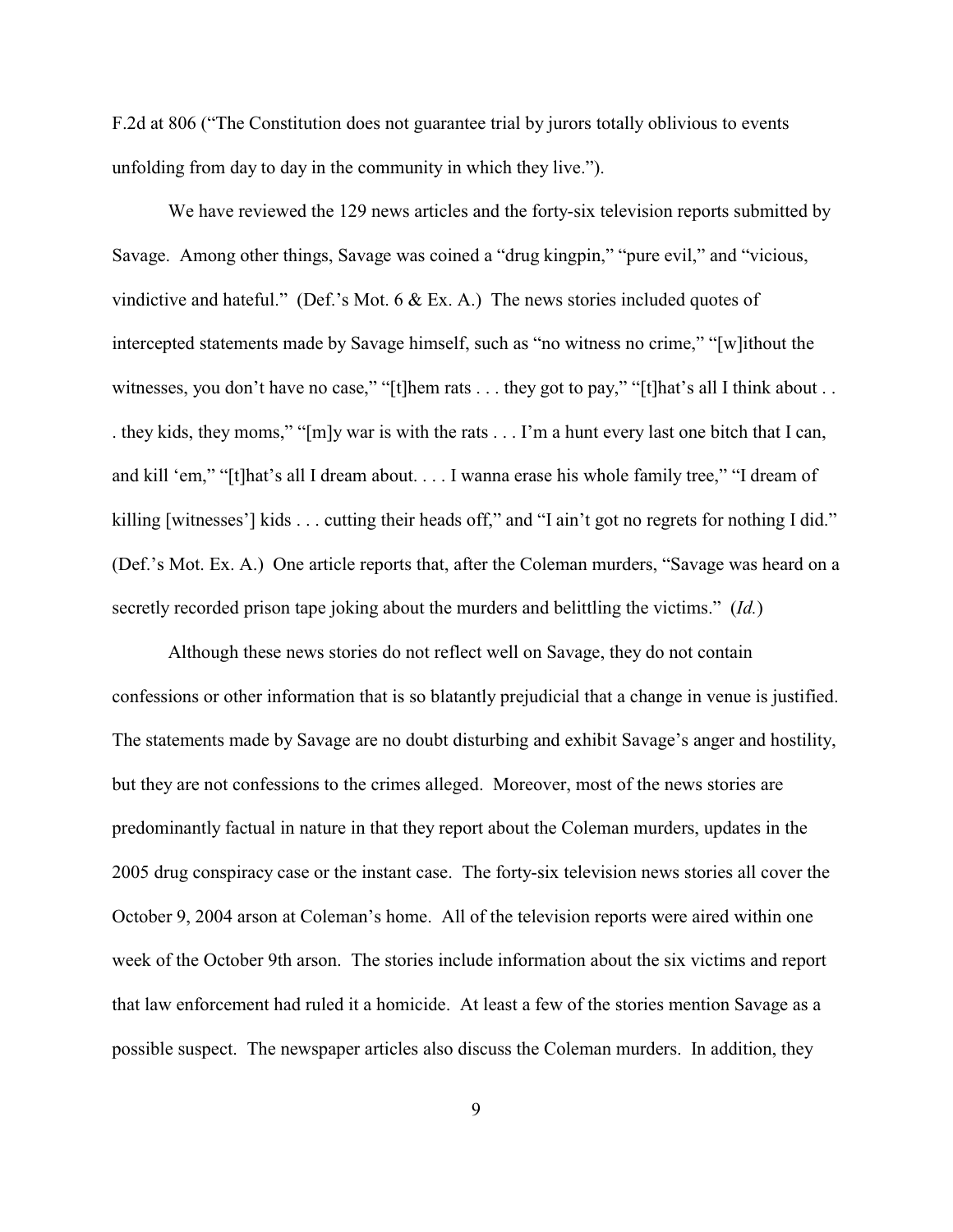report about Savage's 2005 drug conspiracy case, including his arrest, arraignment, trial and sentencing. With respect to the instant case, the news articles report about Savage's arrest and arraignment, subsequent superseding indictments filed, Savage's issues with his attorneys and the special administrative measures placed on him in prison, the Government's filing of notices of intent to seek the death penalty against Savage, Northington and Merritt, and suspicions that codefendants have pleaded guilty. The highly factual nature of the media coverage, coupled with the fact that the news stories contain no confessions by Defendants, weigh against a finding of presumed prejudice. *See United States v. Lindh*, 212 F. Supp. 2d 541, 549 (E.D. Va. 2002) (finding no presumption of prejudice where extensive national pretrial coverage, which included "opinions . . . specifically designed to inflame or persuade readers," was on the whole, factual rather than inflammatory).

The statements made by law enforcement officers describing Savage as "pure evil" and "vicious, vindictive and hateful" are arguably inflammatory. However, those statements were made as long ago as April 2009 and March 2011, a year and a half to three years before the trial is scheduled to begin. As discussed below, the time that has elapsed between these statements and the start of trial weighs against a finding of presumed prejudice. *See infra* at Section II.A.3; *see also Flamer v. Delaware*, 68 F.3d 736, 755 (3d Cir. 1995) (finding no presumption of prejudice where there was a lapse of eight months between the last newspaper story and the start of jury selection).

Savage's reliance on *Irvin v. Dowd*, 366 U.S. 717 (1961), and *Rideau v. Louisiana*, 373 U.S. 723 (1963), is misplaced. Both of those cases are easily distinguished from this case. In *Irvin*, the Supreme Court reversed the defendant's conviction and remanded the case to the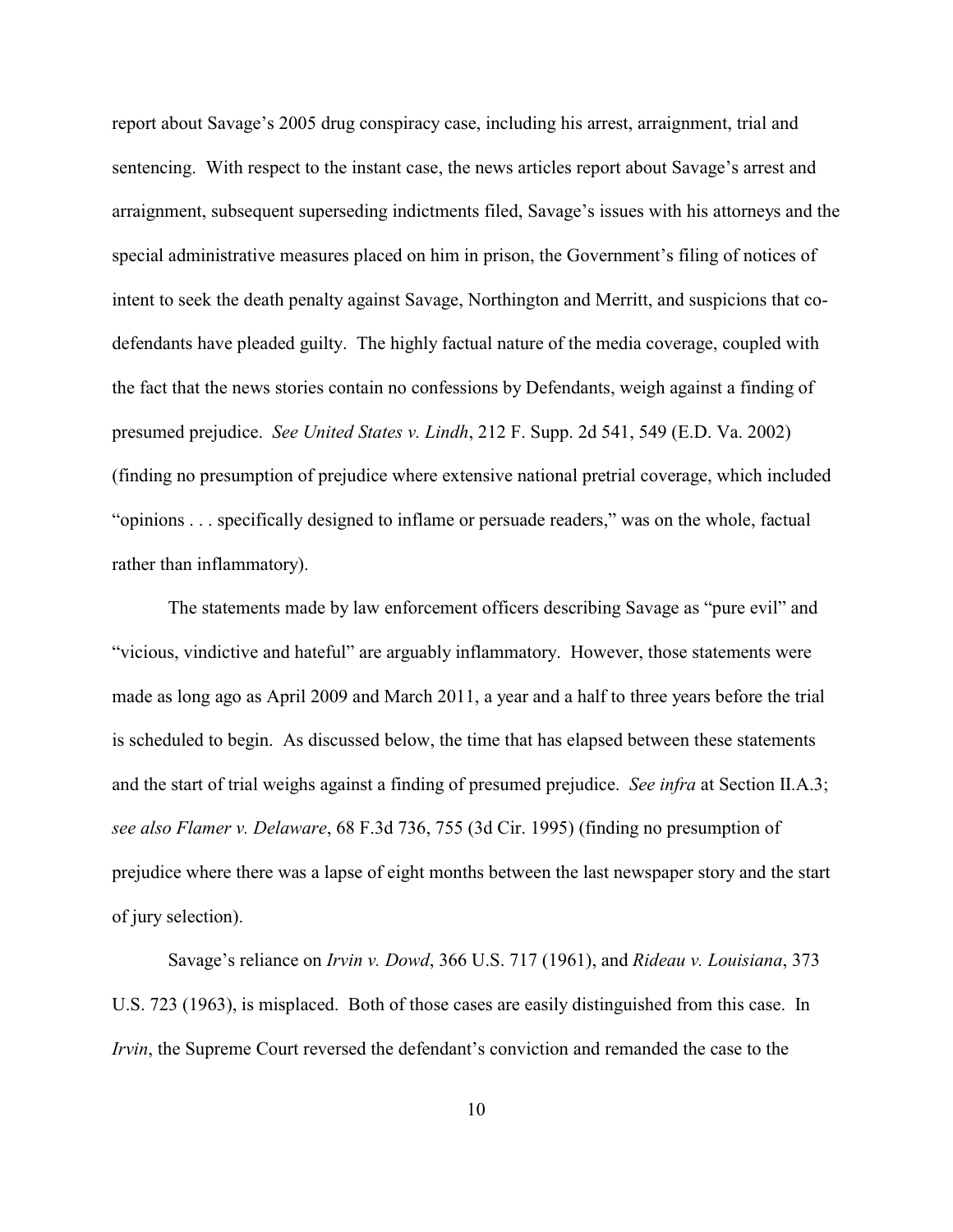district court after finding that extensive pretrial publicity had denied the defendant due process of law. *Irvin*, 366 U.S. at 727-28. The defendant's confession to six murders was given considerable media attention in the small community such that the court found a "pattern of deep and bitter prejudice." *Id.* at 726-27. In addition, after reviewing the voir dire transcripts, the Court determined that two-thirds of the jury had "admit[ted], before hearing any testimony, to possessing a belief in [the defendant's] guilt." *Id.* at 728. In *Rideau*, the Supreme Court again determined that it was a denial of due process to deny a defendant's requested change of venue. 373 U.S. at 726. Like the defendant in *Irvin*, the defendant's confession in *Rideau* received considerable media attention. Moreover, an in-depth interview with law enforcement which showed the defendant confessing to the robbery, kidnapping and killing, and providing vivid details of his crimes was repeatedly broadcast on television. *Id.* at 724-25. With a potential jury pool of 150,000, of whom at least one-third had seen the broadcast, *id.* at 726, the defendant's confession "was likely imprinted indelibly in the mind of anyone who watched it," *Skilling*, 130 S. Ct. at 2916.

The news reports and television stories in the instant case contain no confessions by Savage or by any other Defendant. Accordingly, this factor also weighs against finding a presumption of prejudice. *See Skilling*, 130 S. Ct. at 2916 ("[A]lthough news stories about Skilling were not kind, they contained no confession or other blatantly prejudicial information of the type readers or viewers could not reasonably be expected to shut from sight.").

# *3. Timing of the Media Coverage*

The timing of the media coverage in relation to the start of trial is another factor to consider in determining whether presumed prejudice is present. "Potential prejudice can be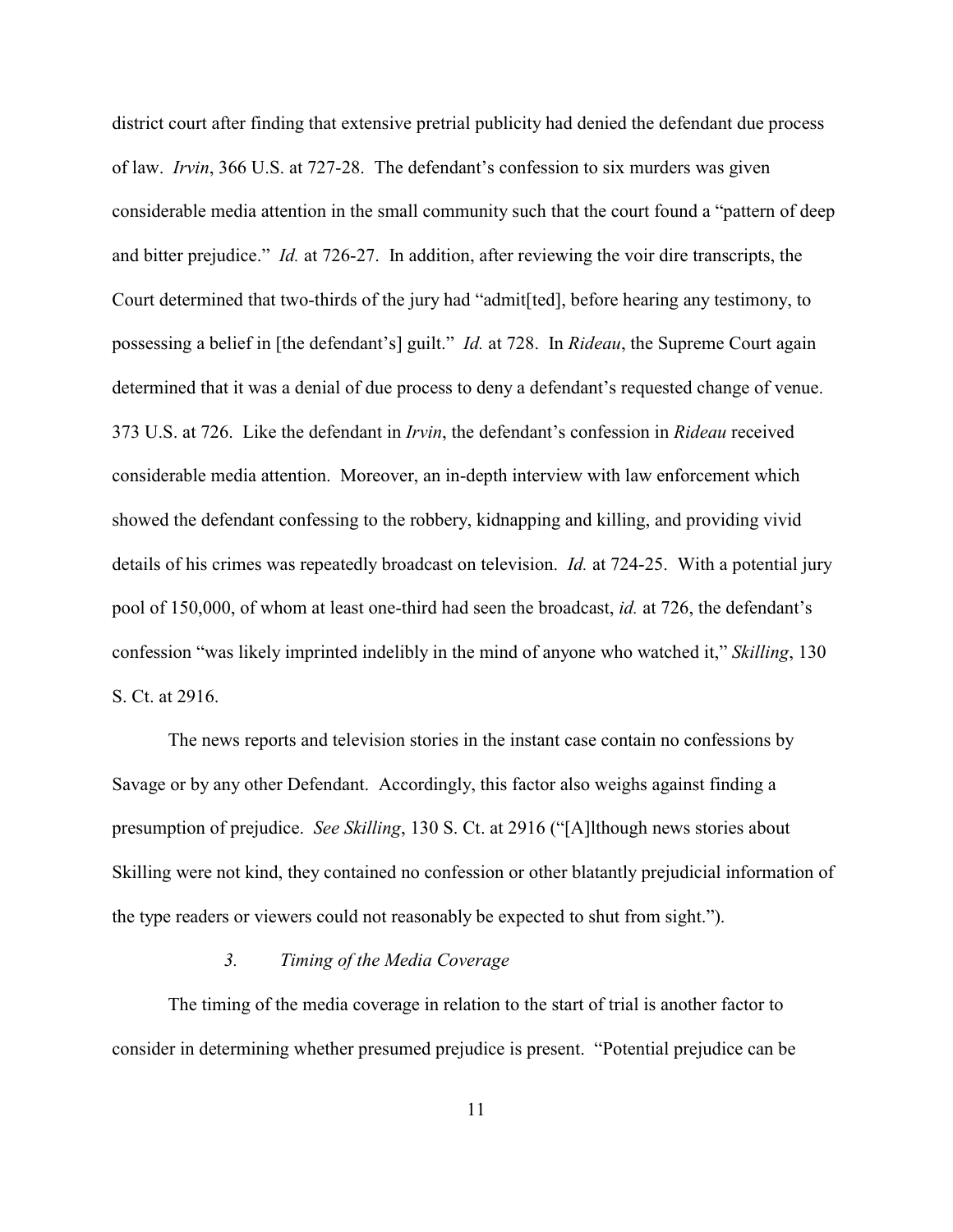dissipated if there is a large lapse in time between the widespread publicity and the trial." *Hetzel*, 630 F. Supp. 2d at 570. In *Murphy v. Florida*, the Supreme Court determined that media coverage about the petitioner's crimes was not prejudicial because the articles were published seven months prior to jury selection. 421 U.S. at 802. In *Skilling v. United States*, the Supreme Court observed a time lapse of four years between Enron's bankruptcy and the defendant's trial. 130 S. Ct. at 2916. There had been periodic news coverage throughout this time period. However, "the decibel level of media attention diminished somewhat in the years following Enron's collapse." *Id.* In *Rock v. Zimmerman*, the Third Circuit observed that there was "extensive adverse publicity and community interest" surrounding the defendant's murder case; however, the media attention occurred four years prior to the jury selection. 959 F.2d at 1253. The Court determined that no presumption of prejudice existed that necessitated a change of venue. *Id.*

By the time the trial commences in this case, it will have been almost eight years since the Coleman family murders, seven years since the drug conspiracy trial, and over three years since the first indictment was returned in the instant case. All of the television reports submitted by Savage were aired within one week of the October 9, 2004 firebombing. The majority of the newspaper articles submitted by Savage were published in 2004 and 2005 and discuss the firebombing and the 2005 drug conspiracy trial. (*See* Def.'s Mot. Ex. A (including seventy-five articles dated in 2004 and 2005).)<sup>7</sup> Only eight articles submitted were published in each of 2010

|  |  | <sup>7</sup> The following lists the number of articles by year that were submitted by Savage: |
|--|--|------------------------------------------------------------------------------------------------|
|  |  |                                                                                                |

| $2004$ (28) | $2007$ (8)  | 2010(8)          |  |
|-------------|-------------|------------------|--|
| $2005$ (47) | $2008$ (4)  | 2011(8)          |  |
| $2006$ (11) | $2009$ (15) | $2012 \quad (0)$ |  |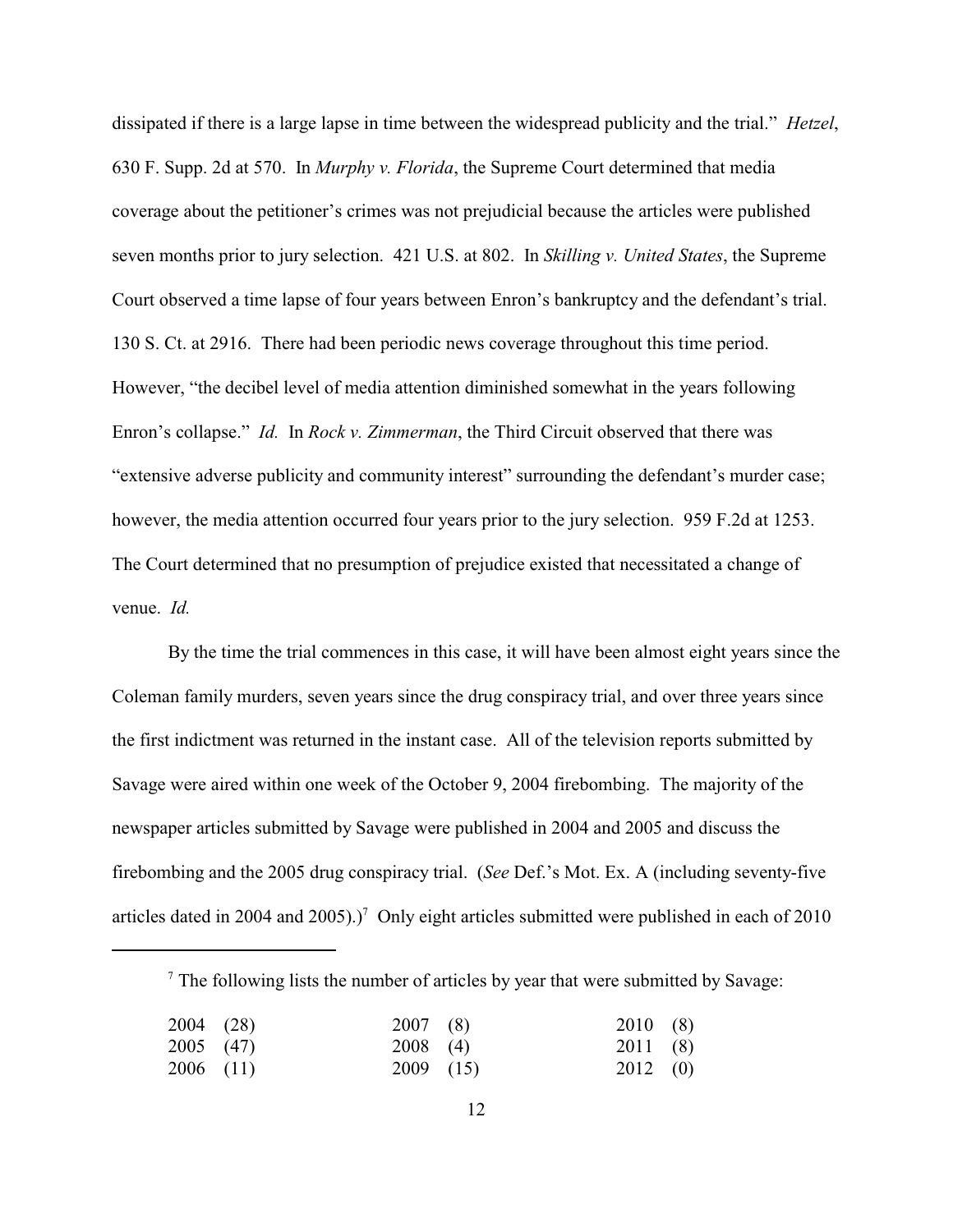and 2011, and none of the articles submitted were published in 2012. The most recent article submitted was published on June 29, 2011. By the time trial starts, it will be over a year since this case has received any media attention. Indeed, we were unable to locate any media coverage, newspaper articles or television broadcasts on the pretrial hearing that took place on June 11 and 12, 2012.

Media coverage in this case began to decline precipitously in 2006-2007 and has been nearly absent in the last year, despite important events such as the pretrial hearing. Accordingly, this factor also weighs against a finding of presumed prejudice. *See Skilling,* 130 S. Ct. at 2916; *Rock*, 959 F.2d at 1252 (finding no presumption of prejudice when extensive adverse publicity and community interest occurred four years prior to trial, and the record did not reveal a "barrage of inflammatory publicity immediately prior to [defendant's] trial"); *Hetzel v. Lamas*, 372 F. App'x 280, 284 (3d Cir. 2010) (finding that pretrial publicity did not warrant a change of venue where time between media attention and trial was just over a year); *Flamer*, 68 F.3d at 755 ("It is also significant that there was a lapse of eight months between the publication of the last newspaper story on which [the defendant] relied . . . and the start of jury selection."); *see also Patton v. Yount*, 467 U.S. 1025, 1035 (1984) (explaining that, although potential jurors may remember the crime, "[i]t is not unusual that one's recollection of the fact that a notorious crime was committed lingers long after the feels of revulsion that create prejudice have passed").

#### *4. Media Interference*

The final factor for the Court's consideration of presumed prejudice is the extent to which there has been media interference with actual courtroom proceedings. *Skilling*, 130 S. Ct. at 2915; *Diehl-Armstrong*, 739 F. Supp. 2d at 793. This trial has not started yet. However, if the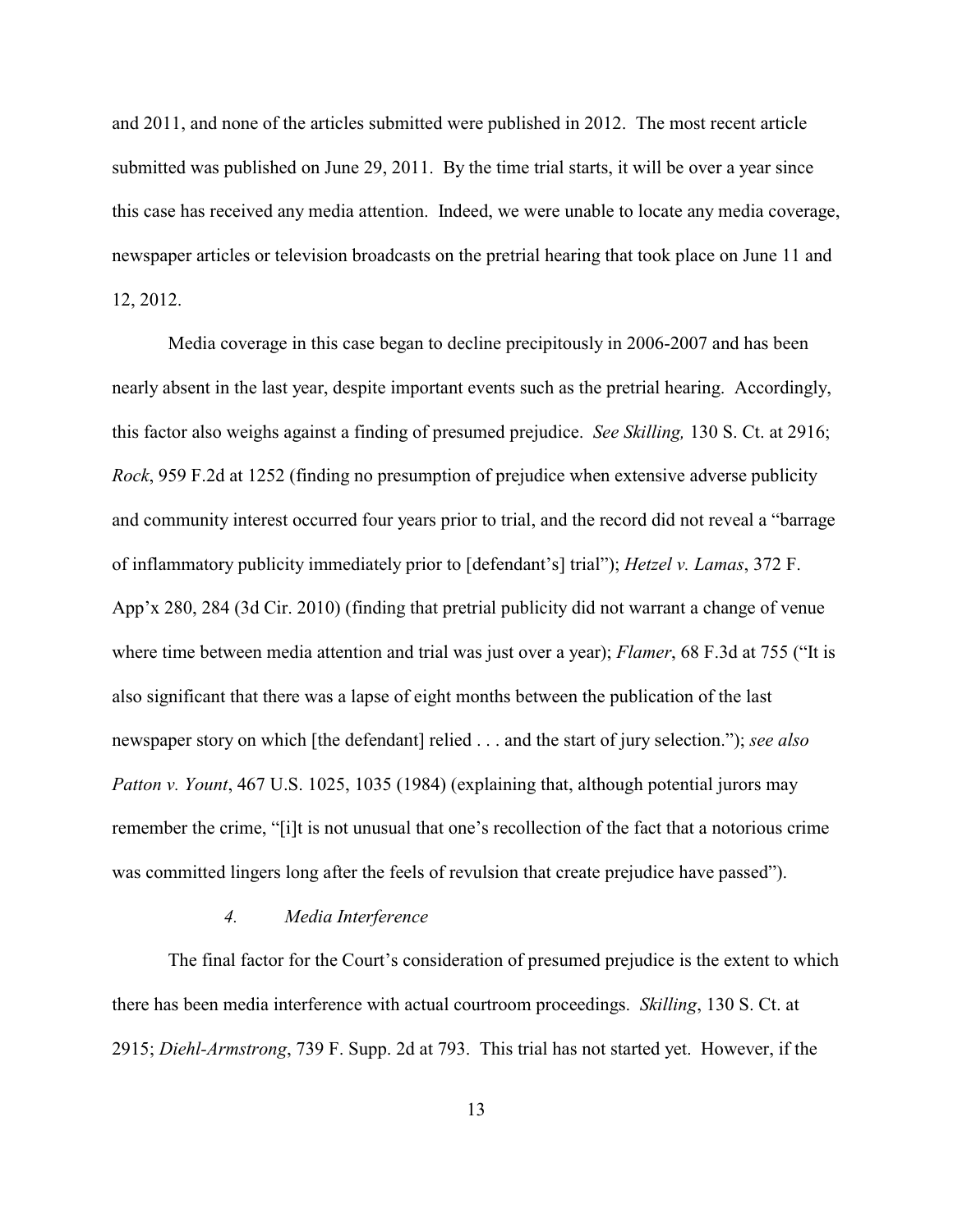recent pretrial hearing, which was free from any media interference, is any indication of how the trial will proceed, we have no doubt that the trial will "maintain[] the dignity, decorum, and solemnity that is befitting of a criminal trial." *Diehl-Armstrong*, 739 F. Supp. 2d at 806.

Accordingly, we are satisfied that the community and media reaction to this case and to Defendant has not "been so hostile and so pervasive as to make it apparent that even the most careful voir dire process would be unable to assure an impartial jury." *Rock*, 959 F.2d at 1253. A presumption of prejudice has not been shown, and a change of venue outside the Eastern District of Pennsylvania is not justified at this time.

#### **B. Actual Prejudice**

In the absence of presumed prejudice, a defendant may demonstrate that his right to an impartial jury has been violated by a showing actual prejudice. This requires a defendant to show that those who served on his jury could not reach an impartial verdict based solely on the evidence presented at trial. *Stevens v. Beard*, 501 F. Supp. 2d 671, 726 (W.D. Pa. 2010) (citing *Patton*, 467 U.S. at 1035; *Rock*, 959 F.2d at 1253). As the Third Circuit has stated, "[t]he fact that jury members may have been exposed to press reports or other community reaction concerning the case and even the fact that they may have formed a tentative opinion based on that exposure will not establish a constitutional violation if the trial court has found, with record support, that each of the jurors was able to put aside extrinsic influences." *Rock*, 959 F.2d at 1253.

A court faced with pretrial motions to transfer venue on the grounds of actual prejudice should defer ruling on this aspect of the motion until after voir dire has been completed. *See, e.g.*, *Diehl-Armstrong*, 739 F. Supp. 2d at 807 (finding no presumption of prejudice and deferring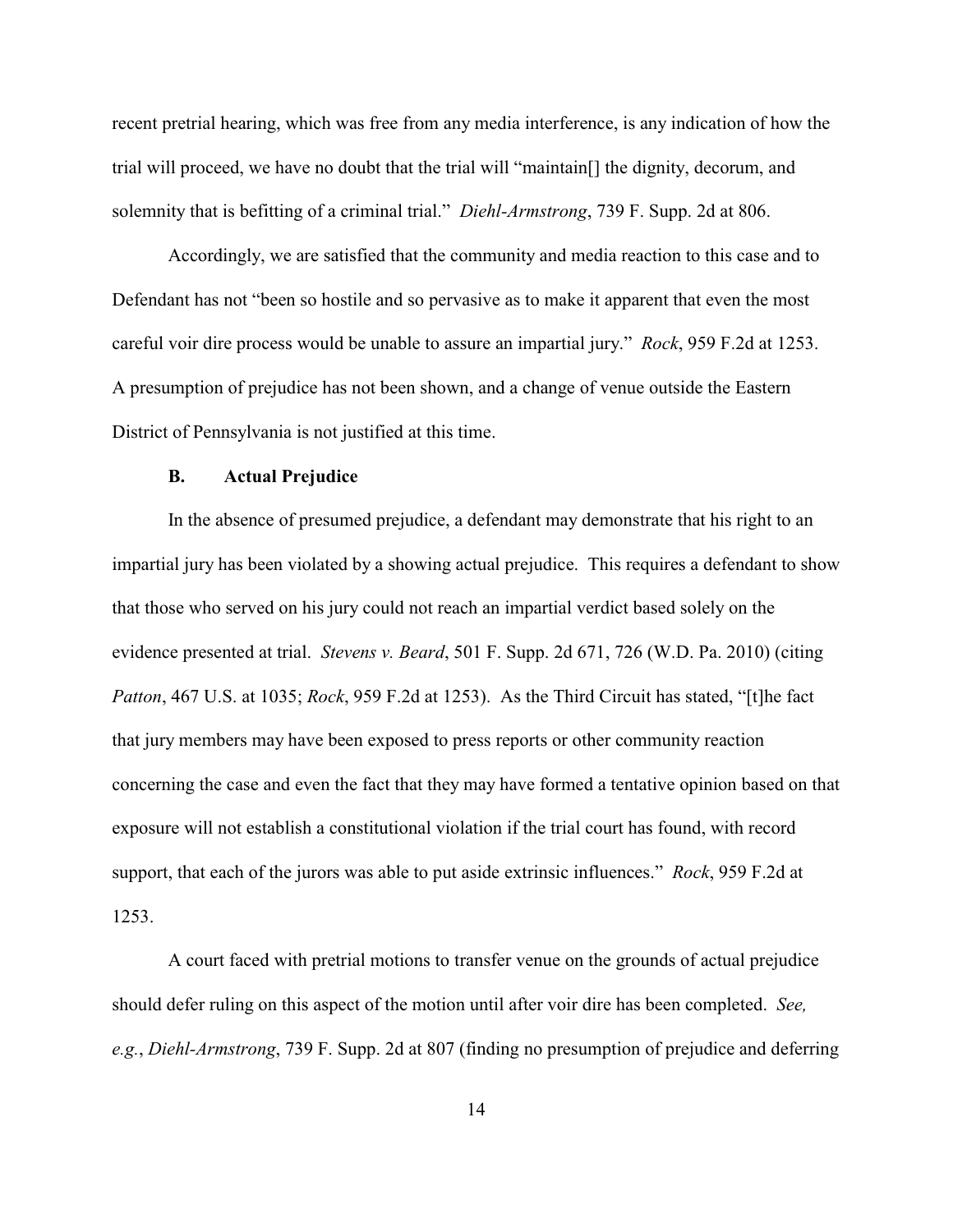ruling on actual prejudice until after voir dire); *United States v. Harrison*, No. 06-146, 2008 U.S. Dist. LEXIS 44348, at \*13 (E.D. La. June 4, 2008) (denying pretrial venue motion based on actual prejudice without prejudice). We will conduct a careful examination of potential jurors to assure the impartiality of the selected jury. A detailed jury questionnaire will be utilized prior to the start of jury selection. Since voir dire has not yet begun, Savage's motion to transfer venue on the basis of actual prejudice is premature. If prejudice actually exists, it will be revealed at voir dire. If, after voir dire is completed, Savage's concerns about impartiality continue, he may renew his Motion on the issue of actual prejudice.

## **III. CONCLUSION**

For the foregoing reasons, Defendant Kaboni Savage's Motion to Transfer Venue Outside of the Eastern District of Pennsylvania is denied without prejudice.

An appropriate Order will follow.

**BY THE COURT:**

 $CS/H$ 

**\_\_\_\_\_\_\_\_\_\_\_\_\_\_\_\_\_\_\_\_\_\_\_\_\_\_\_ R. BARCLAY SURRICK, J.**